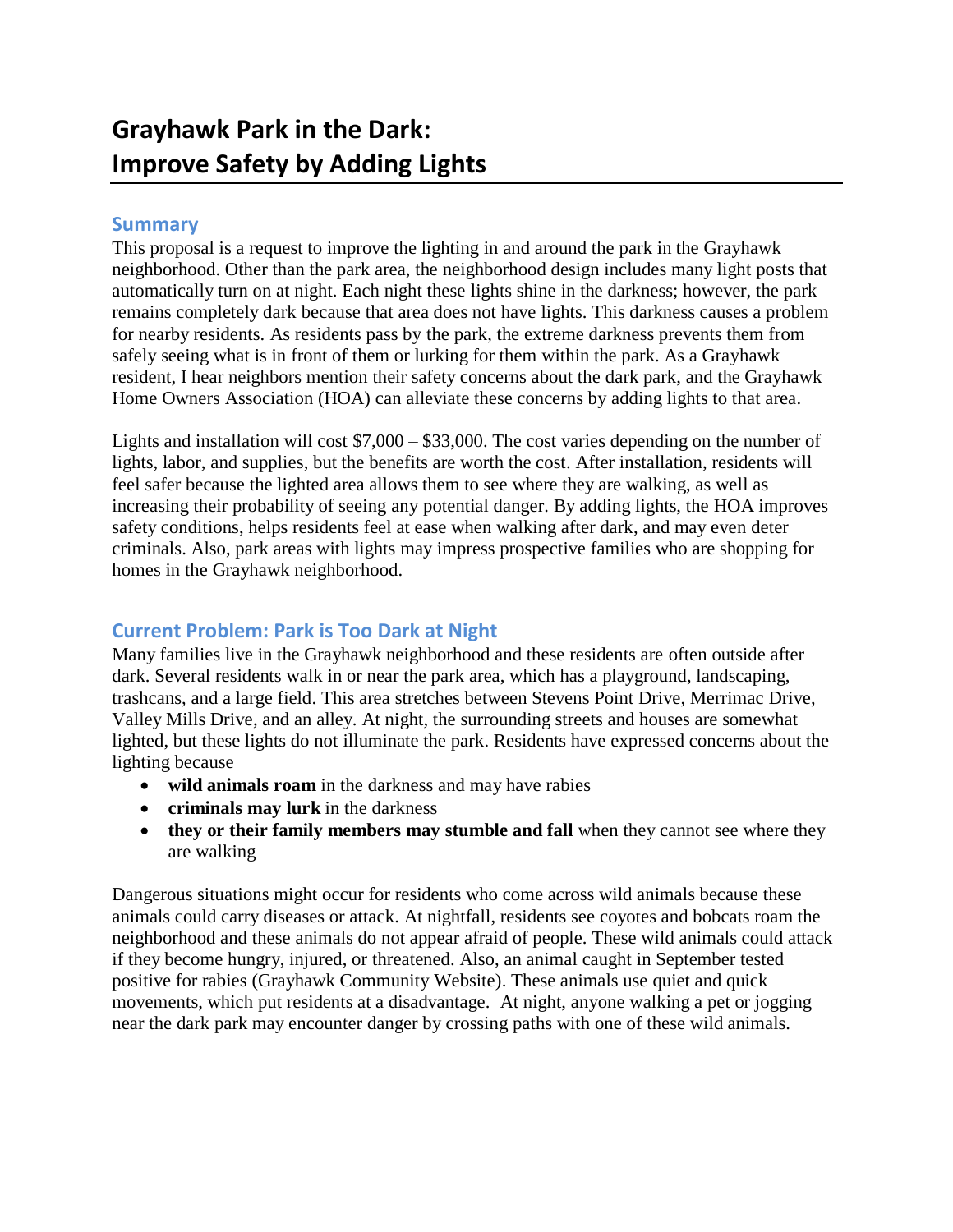Without lights, residents walking around the park cannot see these animals; therefore, they might unknowingly head towards one of these animals.

Criminals might consider the park an ideal location because the area has no lights. These criminals can move between the streets and alleys or lurk in the area without being detected. This year, criminals set fire to 5 houses in this neighborhood, and each fire started at night. The last house fire started in the alley, where the property was darkest. This kind of crime has not occurred in the park yet, but nearby residents fear what could happen in the dark area.

The unlit area creates further safety problems for pedestrians because they cannot see where they are walking. This problem increases their chances of stumbling and falling. Often walkers pass



**Figure 1: Trashcan and Proximity to Sidewalk.** The trashcan in this image is located on the south side of the park and several feet from the sidewalk.

by this park because of the central location, and a few may walk into the park to dispose of trash. The park has two trashcans: one for regular trash and one for pet waste. Unfortunately, both trashcans are located approximately 12 feet away from the sidewalk. The main trashcan is shown in **Figure 1**, and the other trashcan is approximately two feet to the north of the one in the image. Anyone walking at night, must step off the unlit sidewalk and walk onto the dark field to reach either trashcan.

# **Proposed Solution: Add Lights in Park**

According to the Frisco Police Department, street lights deter criminal activity because criminals generally stray from lighted areas (Lieutenant Penny Mince.) Therefore, new lights for the park could deter criminals from damaging property or lurking in the area. Due to the criminal activity and safety concerns mentioned in the Current Problem section, the HOA will want to consider installing 3 lights in this dark area. The new lights are indicated as red squares in **Figure 2**, and categorized as either

- necessary lights (1): south of playground; near trashcans and alley entrance;
- suggested lights (2): west of playground; far east of playground;

The park needs all 3 lights to shine over the area at night, but the light on the southern portion of the park is most necessary because of its proximity to common areas.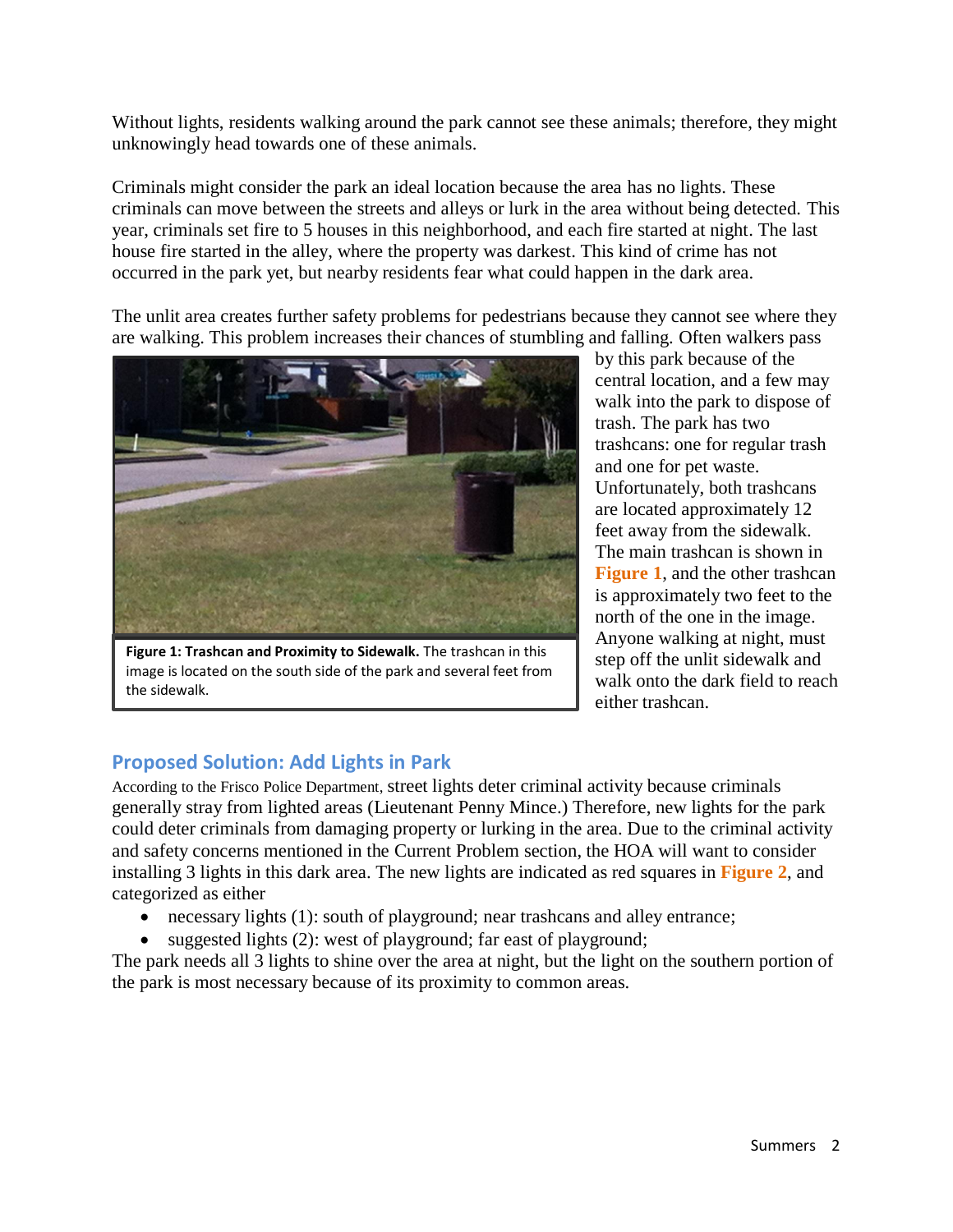#### *Choose the Right Size*

Due to the size of this area, 3 strategically placed light posts should distribute enough light to see the sidewalk, trashcans, and into the park. This light is also called a street light and the same type of light is indicated in **Figure 2**. Smaller light types will not distribute enough light to illuminate such a large area. This area is approximately 308 feet by 200 feet, which is enough space for 6



indicate existing street lights (3). Red squares indicate suggested light posts (3). Yellow square indicates trash area (1).

residential lots; however the park does not appear to have utility lines through it. The City of Frisco engineer, Joel Fitts, confirmed that the electric company can install lighting even if the park was not originally set-up with utility lines. Prior to installation, the electric company requires the HOA to agree to pay for the installation.

## *Initiate the Installation Process*

The entire process may take several months as it moves through multiple phases. These phases are described in **Table 1** below.

| <b>Phases</b>                     | <b>Descriptions</b>                                                                |  |
|-----------------------------------|------------------------------------------------------------------------------------|--|
| <b>Grayhawk HOA Consent</b>       | The HOA consents to the possibility of adding lights                               |  |
| <b>City of Frisco Approval</b>    | The city approves lights for the location                                          |  |
| <b>CoServ Electric Inspection</b> | The electric company surveys location and provides cost/time estimate              |  |
| <b>Contract Agreement</b>         | The HOA agrees to allow for and pay for the installation                           |  |
| <b>Calendar Schedule</b>          | The HOA and electric company schedule a day/time to begin installing<br>the lights |  |
| <b>Light Installation</b>         | The electric company installs the lights                                           |  |

|  | Table 1: Phases for Adding Lights to the Park |
|--|-----------------------------------------------|
|--|-----------------------------------------------|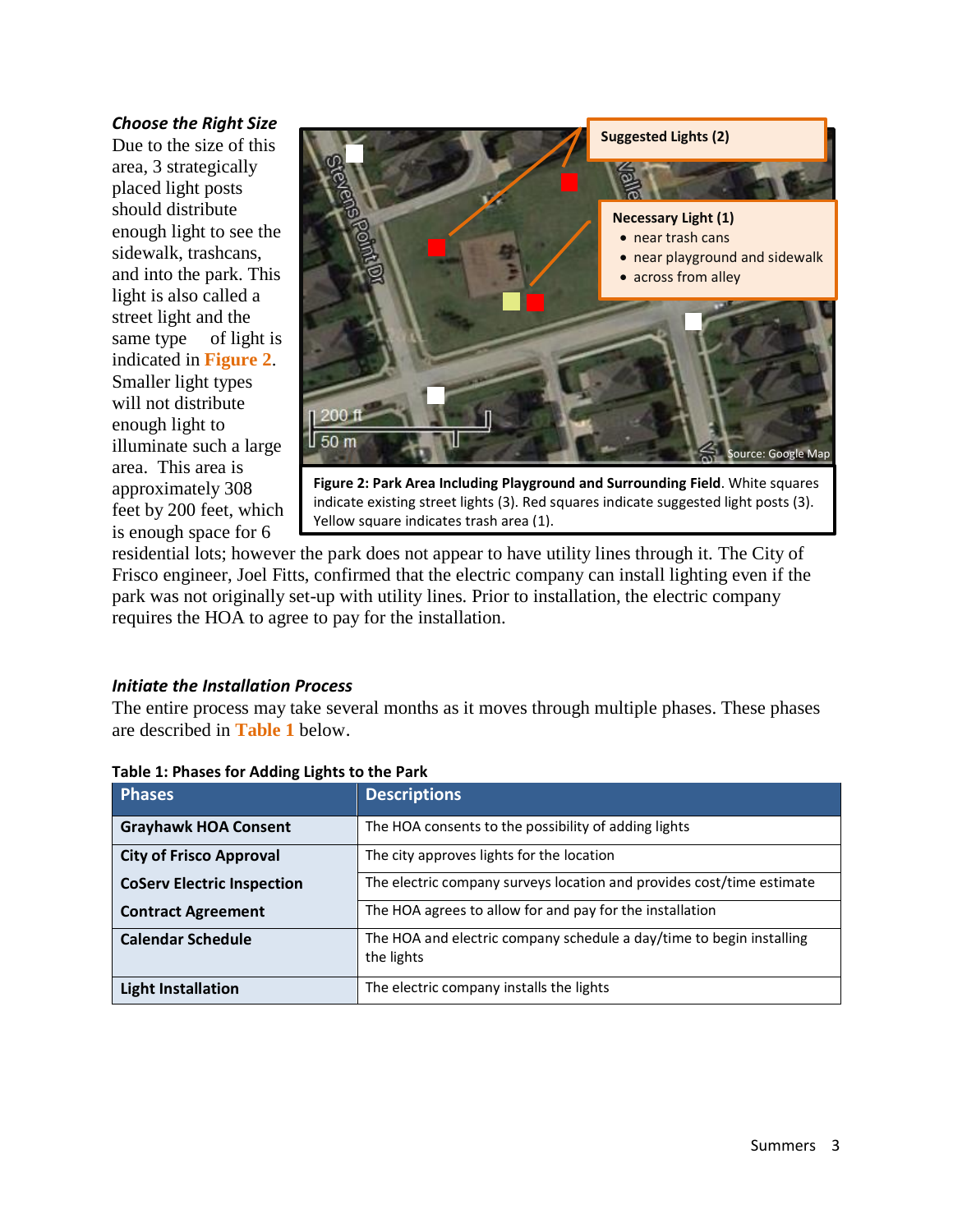# **Budget**

The costs to add lights impact the HOA budget. **Table 2** contains estimated costs for installing lights in the park area.

| <b>Options for Lights*</b> | Days to Install** | Cost to HOA***                    |
|----------------------------|-------------------|-----------------------------------|
| <b>3</b> light posts       | $14 - 56$         | \$21,000 - \$33,000               |
| 2 light posts              | $9 - 38$          | $\frac{1}{2}$ \$14,000 - \$22,000 |
| 1 light post               | $5 - 19$          | \$7,000 - \$11,000                |

### **Table 2: Budget Options for Adding Lights to the Park**

\*Each option includes required supplies, labor, and installation.

\*\*The length shown reflects the average timeframe to complete the actual installation based on previous installations. Installations are scheduled months in advance after contracts are signed.

\*\*\*Costs vary due to the amount of labor involved.

The above estimations for costs came from Joel Fitts, Senior Traffic Engineer with the City of Frisco. The estimations for timeframes came from Wesley Wright, Engineer in Training with the City of Frisco. The timeframes reflect installations only, and these estimates do not include the time to inspect or perform other phases mentioned in **Table 1**. All estimates pertain to light posts, and no other lights.

## **Conclusion**

As a resident of the Grayhawk neighborhood, I urge the HOA to add lights to the park mentioned in this proposal. By adding 3 lights, the HOA will reduce some of the safety concerns felt by residents. With the HOA's help, this park can become a pleasant area for residents to walk by and enjoy after nightfall. I look forward to seeing the new light posts and walking in the lighted area at night.